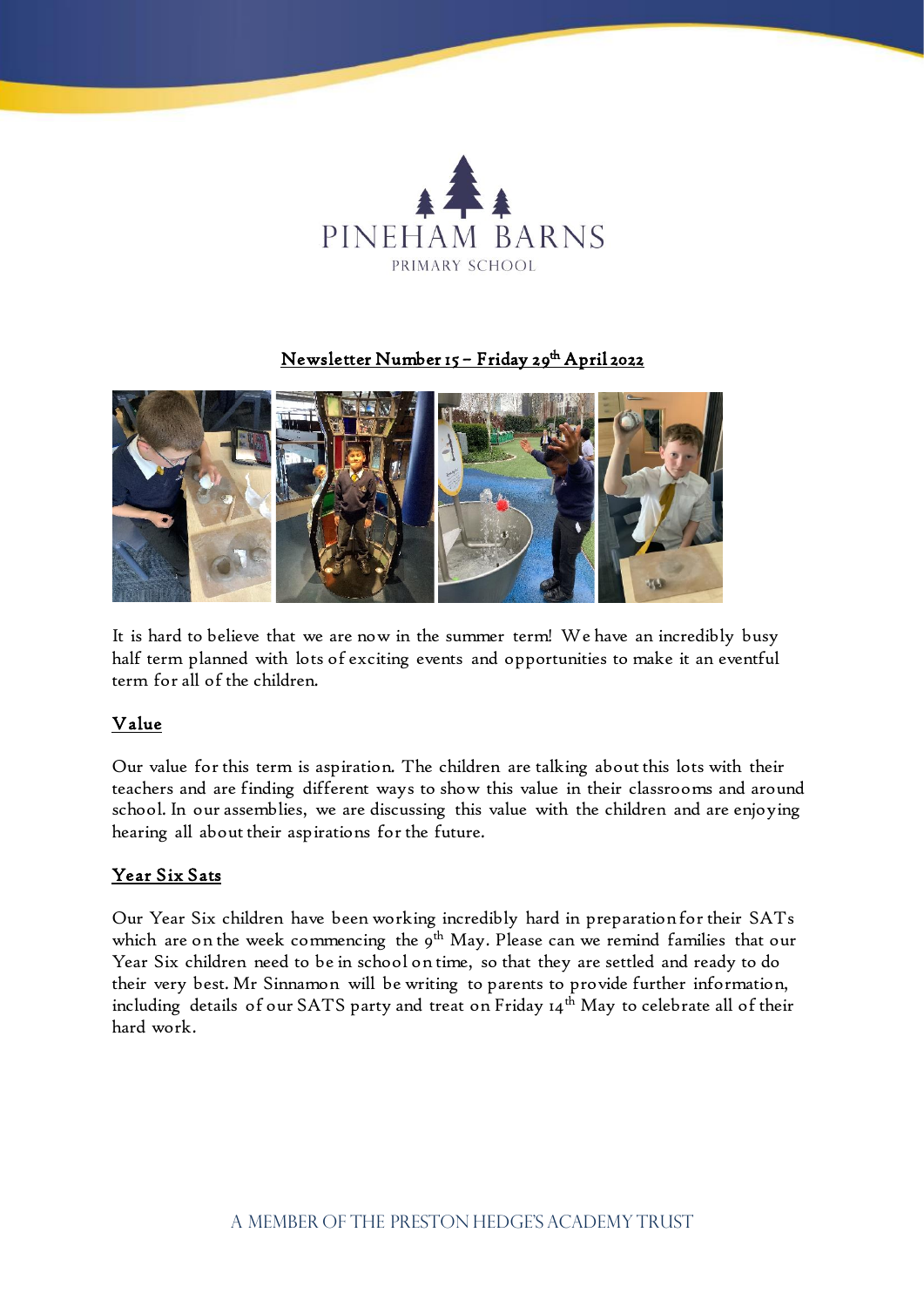

# Key Information for Year 5/6

As we are in the final term, I cannot believe that we will be saying goodbye to our first ever class of Year Sixes! However, before we reach the end of term, we have some fantastic opportunities and events planned for them which also involve our Year Five children.

#### Residential

As our families in Miss Slinn's class are aware, the children have a week's residential on Monday 27<sup>th</sup> June to Friday 1st July to a PGL Centre where they will be taking part in many different activities.



There will be a meeting at school on Wednesday  $18<sup>th</sup>$ May at 6:30pm in order to provide parents with all of

the information regarding the residential including kit lists. If you are unable to make the meeting, please let the office know and we will arrange for the information to be sent to you.

#### Prom

We want to ensure our Year Six children have one final opportunity to celebrate with their friends before they move onto secondary school and therefore we are organising a prom. We are very aware that our Year Six children have many friends in Year Five and therefore we are going to include them in the event too. The prom will take place at school on Wednesday 20<sup>th</sup> July from 6pm, but wanted to give parents plenty of notice, as we are aware there has been lots of excitement about this already! Further information will follow nearer the time, but keep the date free Miss Slinn's class.

## Library Reminder

At Pineham, we currently have two libraries. We are noticing that the amount of books in each Library is getting lower and lower. Please ensure all outstanding library books are returned promptly after they have been read. If you have misplaced or damaged a book, you will need to provide £5 or a replacement book before your child will be given another text. Also, if you are having a Spring Clean and find any spare children's books, we would be hugely grateful for any donations you are able to make.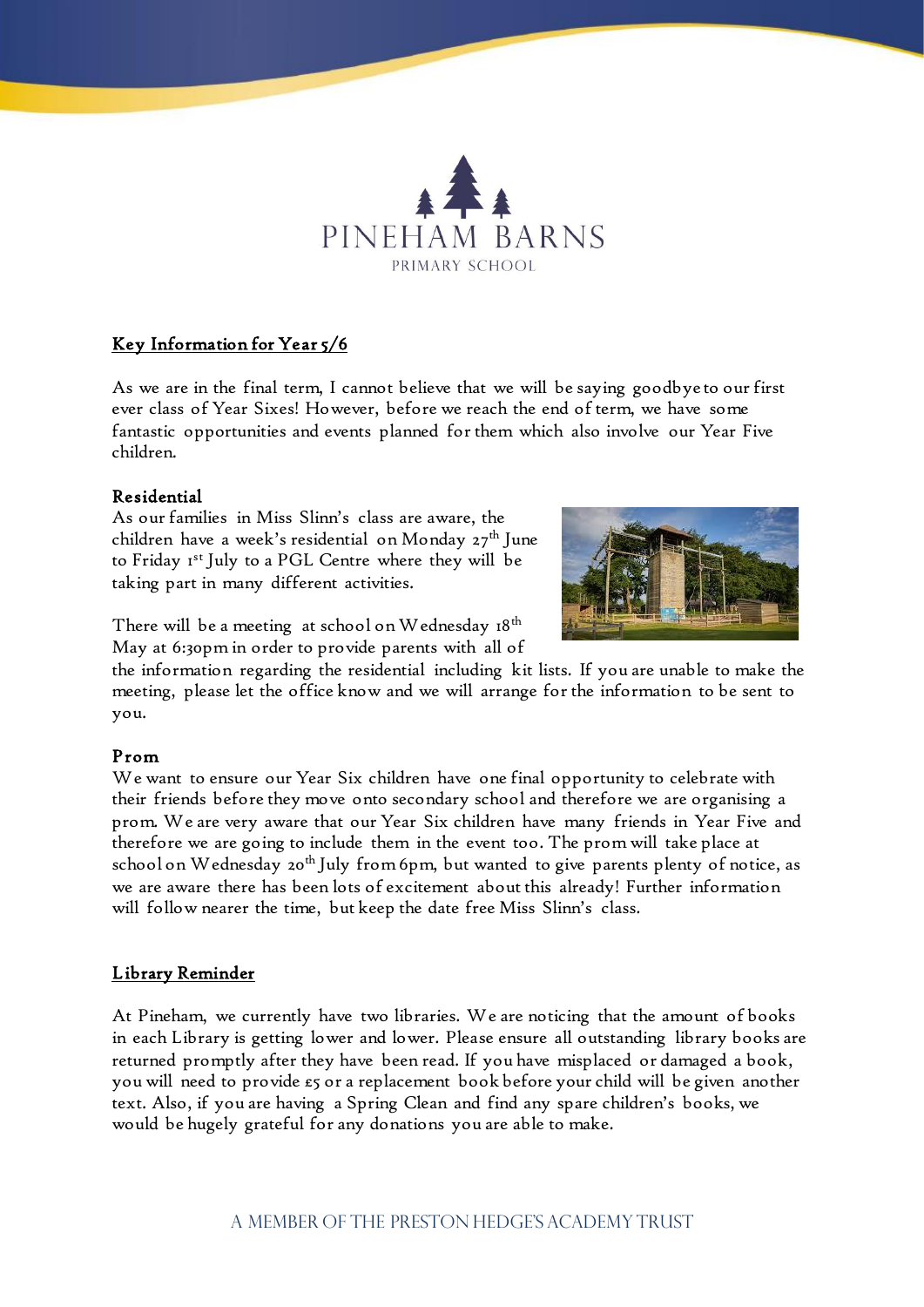

# Sport at Pineham

Sport is hugely valued at Pineham Barns and we have made sure that the children also have different experiences such as trampolining and rock climbing which many of them have enjoyed. This term, Year Two will continue with trampolining and Year 5 and 6 will be swimming after May half term – further details to follow shortly. There are also lots of competitive events planned for Reception, Year One and Year Two as some of the children will be able to compete against other schools in the trust.

Towards the end of the term, Year Five and Six will also have the opportunity to compete or cheer on our school in the Trust Olympics, which we are really looking forward to. There is also an opportunity for many of our children in Key Stage Two to compete in the cross country event at Woodford Halse against other primary schools.



To end our term of sport, we are also looking forward to Sports Day which we are hoping will see a complete return to normal. To give families plenty of notice, we are planning on holding our Sports Day's on the following dates:

Reception, Year One and Year Two - Monday 11<sup>th</sup> July Year Three to Six – Wednesday 13th July

Further details will follow nearer the time, but please keep the date free and fingers crossed for sunshine!

# Uniform

It has been so lovely to welcome back the warmer weather and enjoy the sunshine. Just a reminder that children are able to wear their summer uniform should families wish. A reminder of uniform expectations can be found through the following link <https://pinehambarns.school/wp-content/uploads/2018/07/Uniform-Leaflet.pdf> With hopefully the arrival of hotter weather, children are able to bring in a cap to school and sun cream labelled with their name; however please make sure that they can apply this themselves as the staff are unable to. If you have any questions, please speak to your child's class teacher.

Please can we also remind families that school shoes must be worn and not trainers for school. If you have any further questions, please don't hesitate to contact the school office.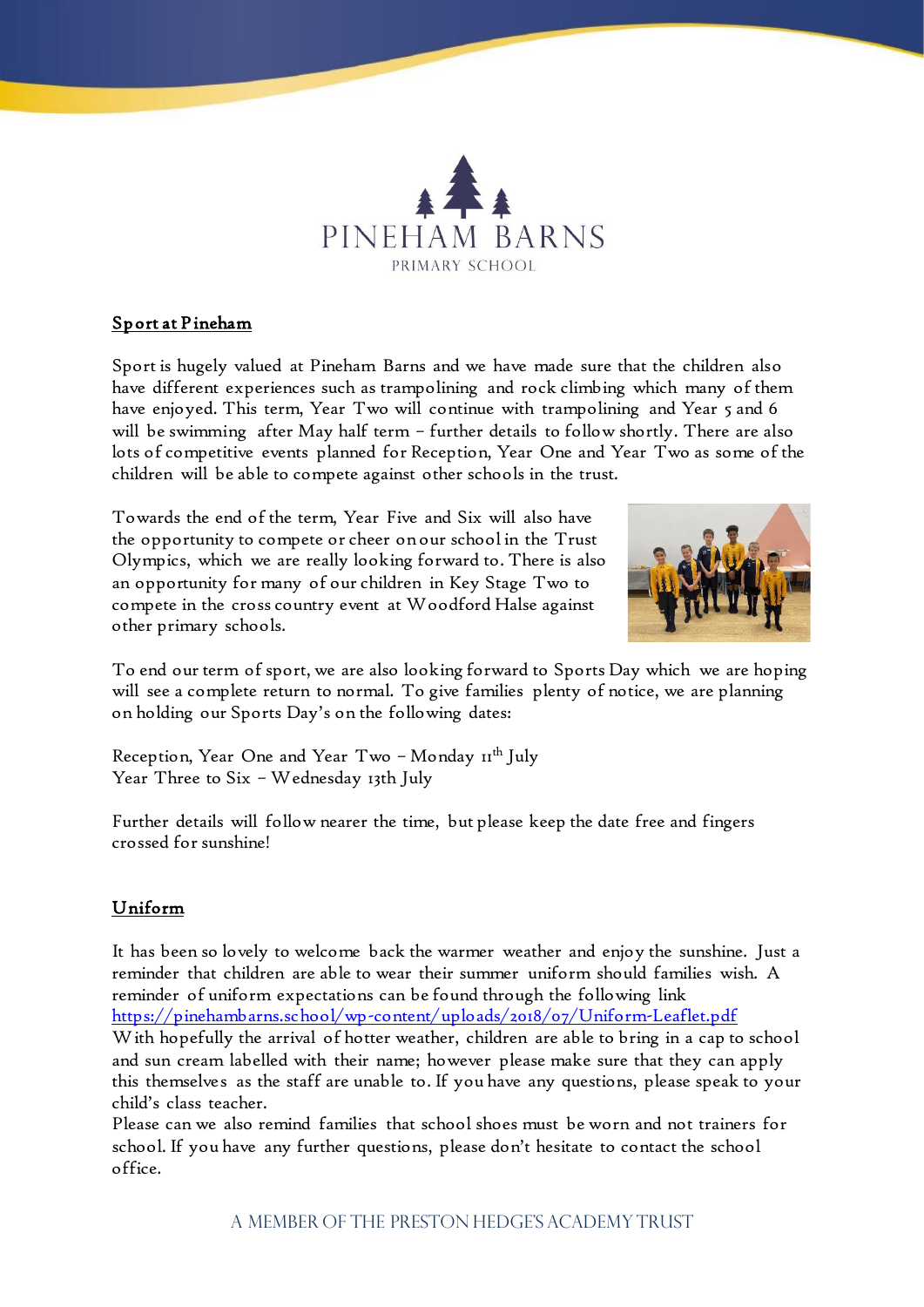

## Online Safety

On Wednesday 25th May, the children in years 4, 5 & 6 are having a visit from Simon Aston (Online Safety and Wellbeing in Education) to discuss the aspects of online safety. We would also like to invite the parents of children in these year groups to a parent session in school ran by Simon at 2:45pm on the  $25<sup>th</sup>$  May.

#### Lunchtime Supervisor Role

We have a position available on our lunchtime team for an enthusiastic person who is keen to support our children over lunchtime. If you would like to enquire about the role, or know someone who may be interested please visit our school website through the following link<https://pinehambarns.school/recruitment/>

#### Summer Fete

Our Summer Fete is planned for Friday 15<sup>th</sup> July and the PTA are busily preparing for what I am sure will be another great event. Further details will be sent from the PTA however there will be many games, stalls and inflatables for all the family to enjoy!

## After School

Please can we remind families that children are not able to play on the astroturf, adventure playground or field before or after school due to health and safety. Thank you.